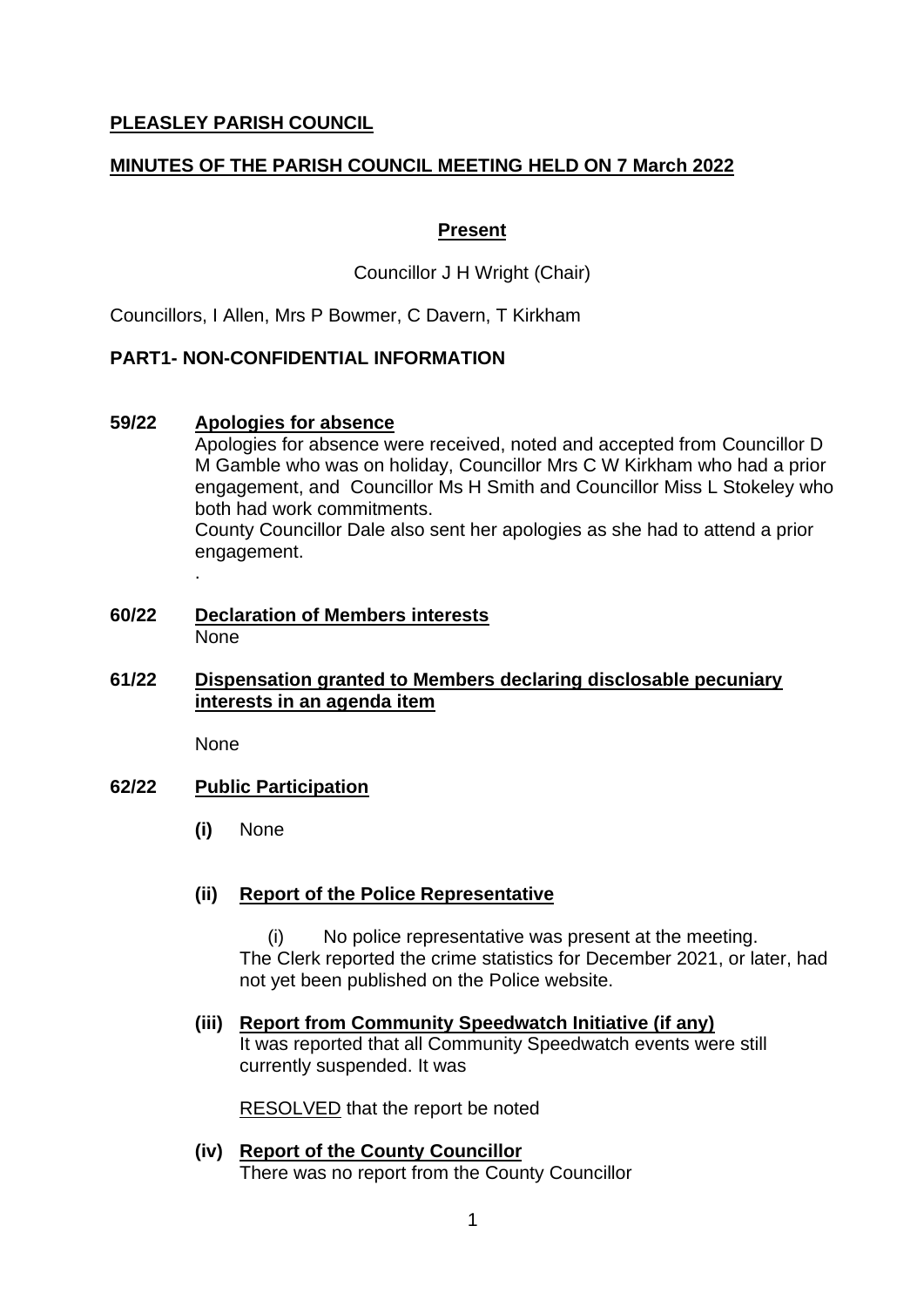# **(v) Report of the District Councillor**

Councillor Kirkham reported that a Levelling up White Paper was published in February. He also reported that an employee with a fixed term contract had been employed by Bolsover District Council to investigate the potential uses of, and development of, Pleasley Vale Mills.

# **63/22 Date of next Meeting**

RESOLVED that the next meeting of the Parish Council be held on Monday 4 April 2022 and that the date for the Annual Parish Meeting and the Annual Parish Council Meeting be provisionally fixed for Monday 9 May 2022.

## **64/22 Minutes of Last Meeting**

RESOLVED that the minutes of the meeting held on 7 February 2022 be approved as a correct record and signed by the Chair**.**

**65/22 Chairman's Announcements** None

## **66/22 Allotments**

(i) No issues to report. It was

RESOLVED that the report be noted

## **67/22 Cemetery**

(i) The Clerk reported that the new Cemetery gates had been installed on 14 February 2022 and the insurance schedule had been updated. It was

RESOLVED that the report be noted

## **68/22 Footpaths**

(i) No issues to report. It was

RESOLVED that the report be noted

## **69/22 Highways**

(i) No issues to report. It was

RESOLVED that the report be noted

# **70/22 New Houghton Community Centre**

(i) No issues to report. It was

RESOLVED that the report is noted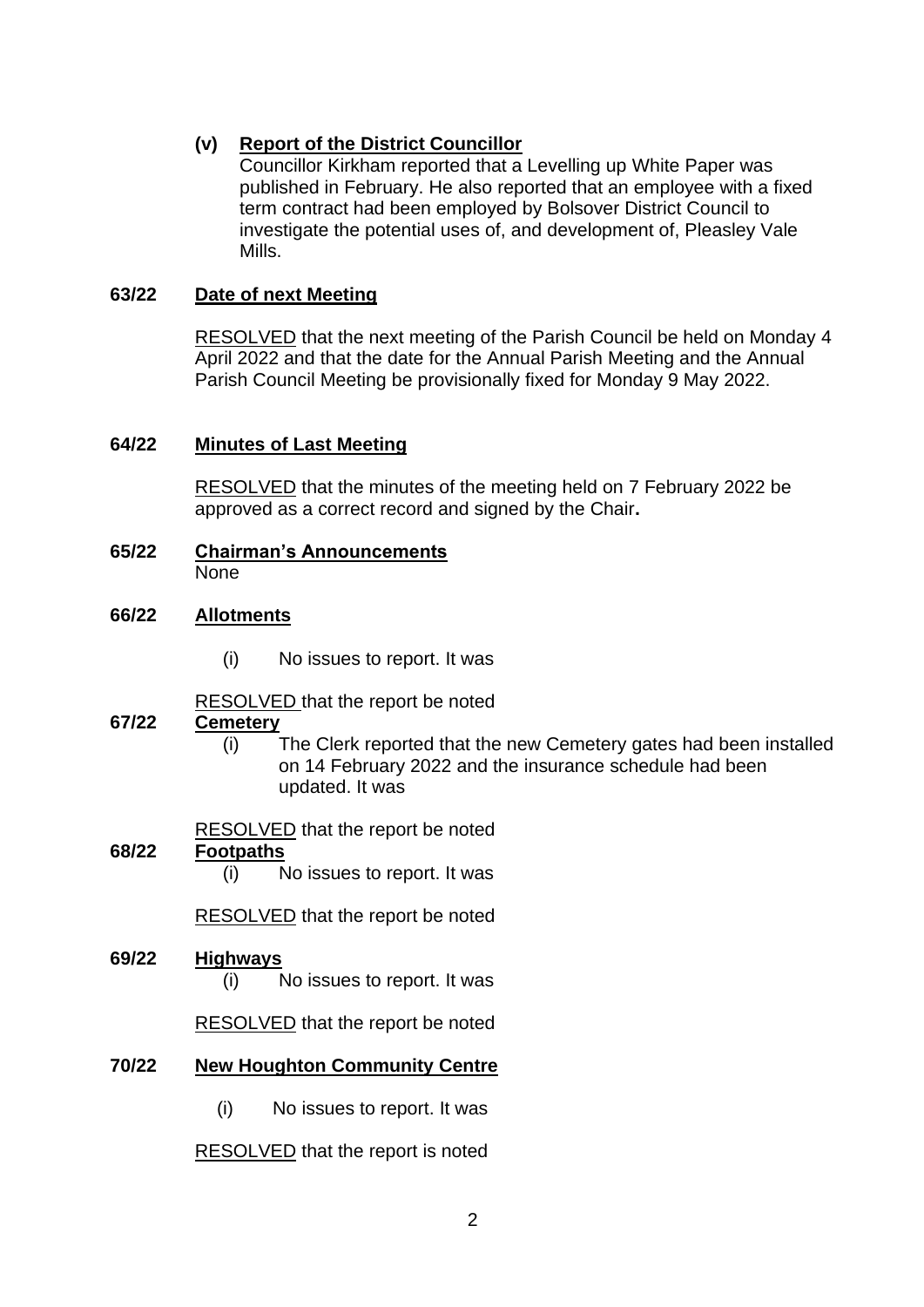## (ii) Update on Open Door Computer Group

No issues to report. It was

RESOLVED that the report is noted

### **71/22 Recreation Grounds**

(i) No issues to report. It was

RESOLVED that the report be noted

# **72/22 Street Lighting**

No issues to report. It was

RESOLVED that the report be noted.

### **73/22 Verney Institute** (i) No issues to report. It was

RESOLVED that the report be noted

### **74/22 Correspondence The following items of general correspondence have been received:**

(i) Letter from Bolsover District Council with an invitation to the Civic Service - Sunday, 3rd April, 2022. It was

RESOLVED that the contents be noted

(ii) Email from Bolsover District Council giving details of Funding for Youth Facilities / Services**.** It was

RESOLVED that the contents be noted

(iii) Email from Bolsover District Council informing that it is consulting on its Gambling Act 2005 Policy (Statement of Licensing Principles). It was

RESOLVED that the contents be noted

(iv) Email from Derbyshire County Council – Community News  $7<sup>th</sup>$ February. It was

RESOLVED that the contents be noted

(v) Email from Bolsover District Council with a draft copy of a proposed new Parish Code of Conduct for Councillors. It was

RESOLVED that the contents be noted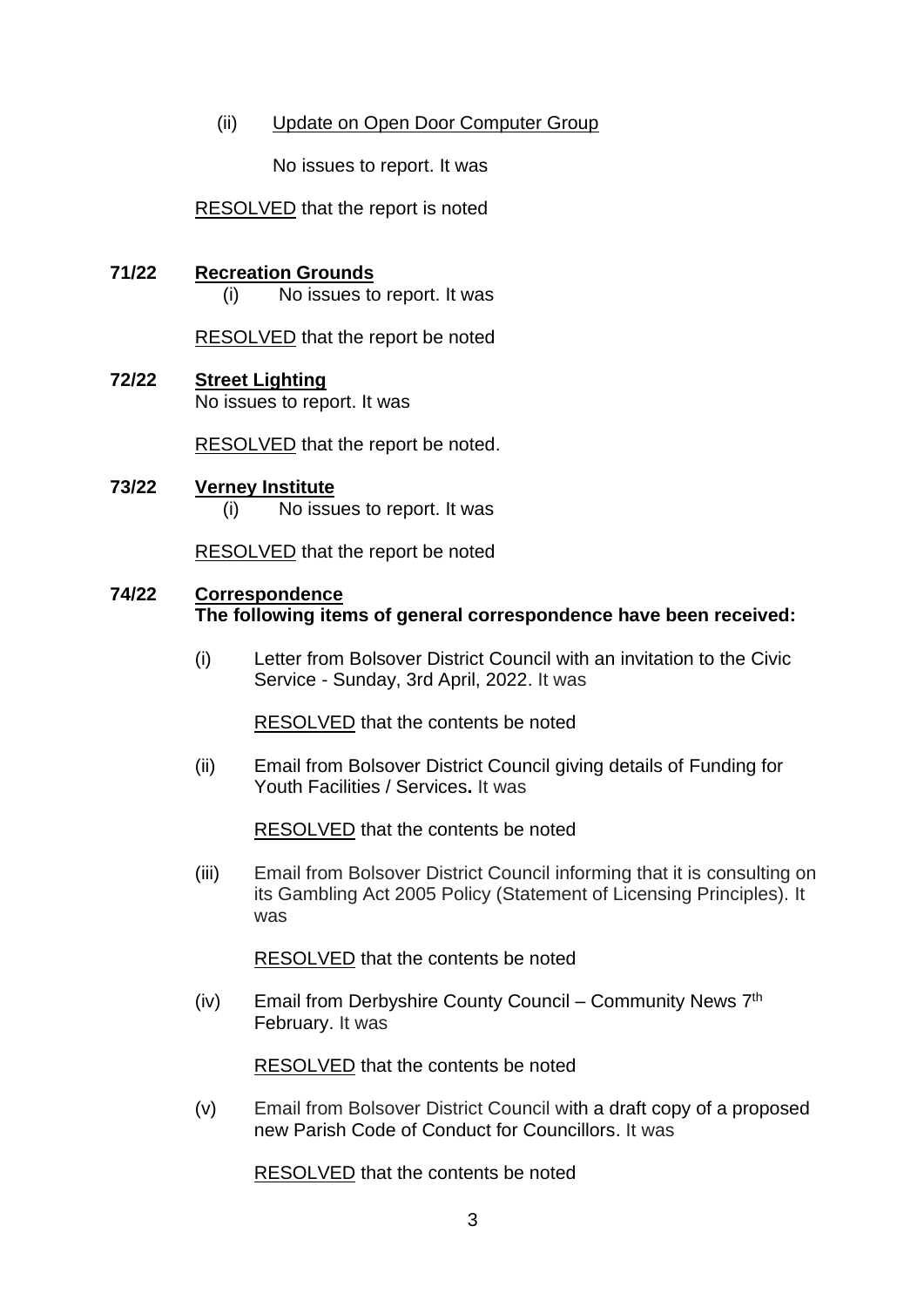(vi) Email from Derbyshire County Council - March's health and wellbeing roundup. It was

RESOLVED that the contents be noted

(vii) Email from Office of Derbyshire Police and Crime Commissioner informing of 'Listening to You' survey. It was

RESOLVED that the contents be noted

(viii) Certificate of thanks from the Alzheimer's Society for the donation of the funds raised at the 2021 Scarecrow Festival. It was

RESOLVED that the contents be noted

# **75/22 Pleasley Parish Council Newsletter**

(i) It was reported that the distribution of Edition 63 is complete. It was

RESOLVED that the report be noted

# **76/22 Pleasley Parish Council's Website**

No issues to report. It was

RESOLVED that the report be noted

### **77/22 Live and Local**

It was reported that, to date, thirty tickets had been sold for the Daisy Chapman Concert on 26 March 2022. It was

RESOLVED that the report be noted

### **78/22 Christmas Lights Review**

There was a short discussion to review a quotation for proposals to changes to the third year of the Christmas Light Scheme in 2022. It was

RESOLVED that a request will be made to display Christmas lights on three additional lighting columns in New Houghton

### **79/22 Queen's Platinum Jubilee**

There was a short discussion to discuss the possibility of making plans to mark the Queen's Platinum Jubilee. It was

RESOLVED that a further discussion would take place at a future meeting but the potential cost of ordering commemorative mugs to distribute in the Parish would be investigated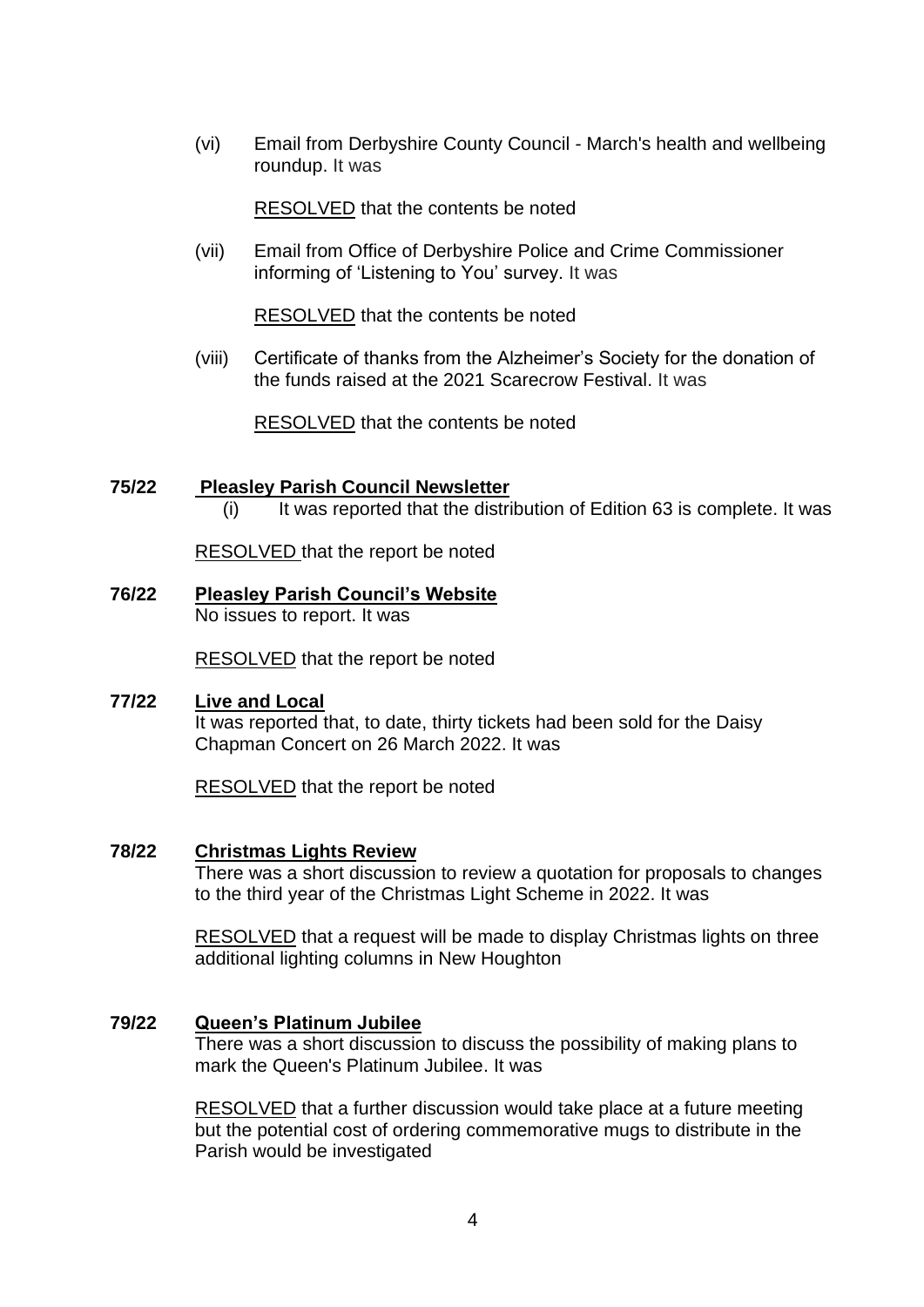## **80/22 Scarecrow Festival 2022**

There was a short discussion to consider whether to change the provisional dates of the festival in response to some regular participants indicating that they may not be available on the original provisional dates of  $4<sup>th</sup>$  and 5th June. It was

RESOLVED that a festival will be held with provisional dates of 25<sup>th</sup> and 26<sup>th</sup> June 2022, which are subject to review at a future meeting; the nomination of a charity and the process for organising the event would be considered at a future meeting

### **81/22 To provide an update (if any) and consider the quotation (if available) on the proposal for the installation of CCTV in the Pleasley Parish**

There was no further update to report. It was

RESOLVED that the report be noted

### **82/22 Hanging Basket Scheme 2022**

The Clerk presented quotes from potential suppliers to supply and maintain the hanging baskets for the 2022 season. It was

RESOLVED that the Clerk offers a one-year contract to the supplier identified as offering the best value quote in accordance with the evaluation process.

Councillor C Davern had to leave the meeting at this point due to work commitments

## **83/22 Report on employee wages and the National Minimum/National Living Wage**

The Clerk reported that from 1<sup>st</sup> April 2022 the National Living Wage rate will increase to £9.50 per hour. It was also reported that the salary of the Clerk would increase in accordance with the National Pay Scale linked to the contract of employment. It was

RESOLVED that the council will ensure all employees pay is administered in accordance with the current legal requirements

### **84/22 DALC Subscription 2022/23**

The Clerk reported that the annual subscription was due for renewal at a cost of £700.03. It was

RESOLVED that the annual subscription with DALC, for the period 1 April 2022 to 31 March 2023, for £700.03 be renewed.

## **85/22 DALC Newsletters February 2022**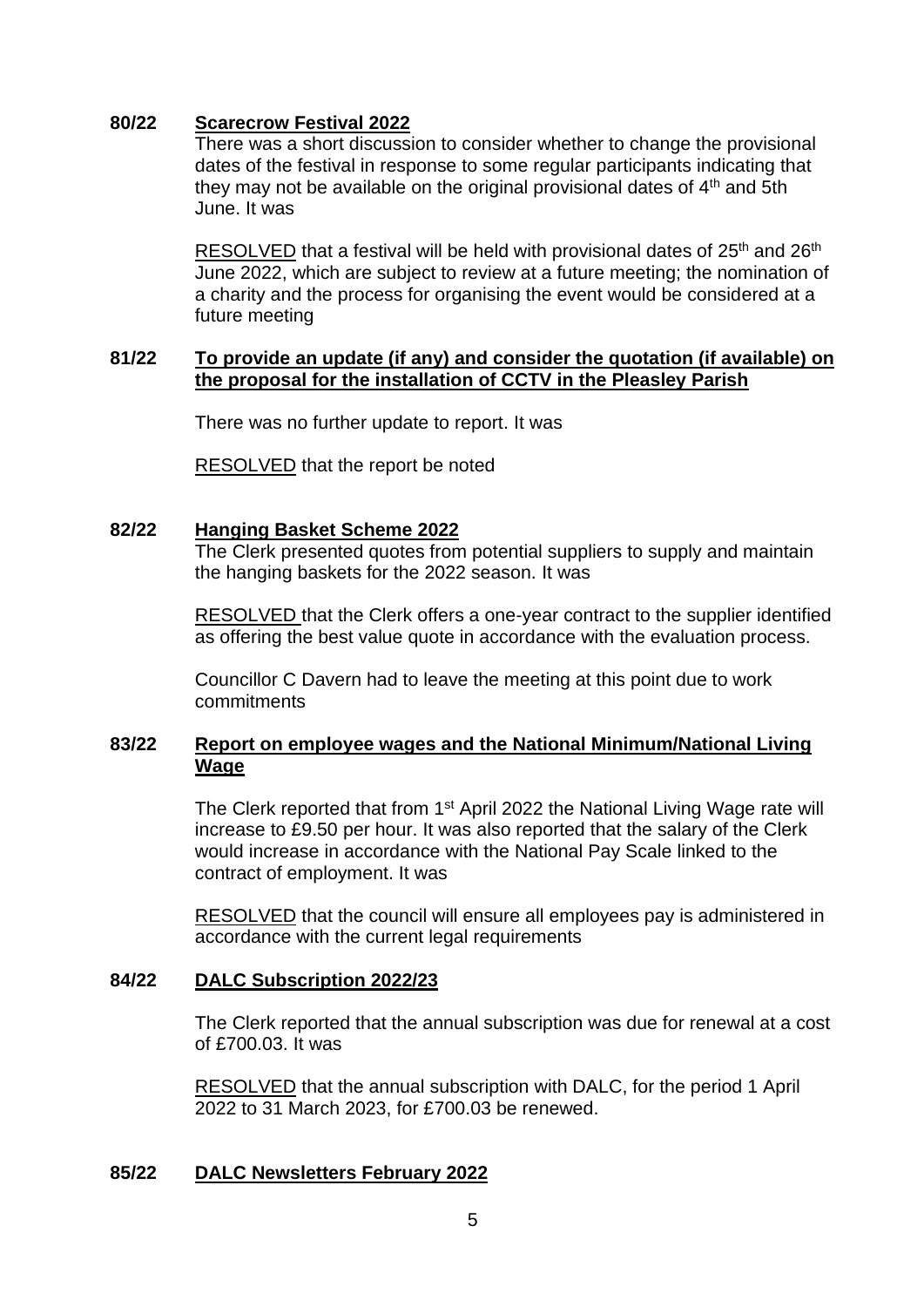RESOLVED that the contents be noted

## **86/22 Appearance of Pleasley Parish Area**

No issues to report. It was

RESOLVED that the report be noted

## **87/22 Planning Matters**

Planning applications

(i) Planning applications received after the publication of the agenda

None

- (ii) To receive and consider any further late planning applications (received after publication of this agenda) None
- (iii) Ratification of decisions made by email consultation since the last meeting

None.

## **Notification of Decision**

Application No: 21/00710/FUL

- Proposal: Existing 17.7m monopole to be removed and replaced with proposed 20.0m monopole installed on existing foundation. Existing 2no. antenna to be removed and replaced with 2no. antenna on proposed new headframe. Existing 0.3m dish to be relocated to new monopole. Existing equipment cabin to be upgraded internally. Development ancillary to the upgrade proposal
- Location: Telecommunications Mast 11516 Chesterfield Road Pleasley Applicant: Cornerstone

The above application for Full Planning Permission has been granted subject to two conditions.

Application No: 21/00730/FUL

- Proposal: Single storey front extension, creation of additional storey and balconies to rear
- Location: 49 Newboundmill Lane Pleasley Mansfield NG19 7PT
- Applicant: Mr & Mrs Staniland

The above application for Full Planning Permission has been granted subject to four conditions.

Application No: 21/00761/FUL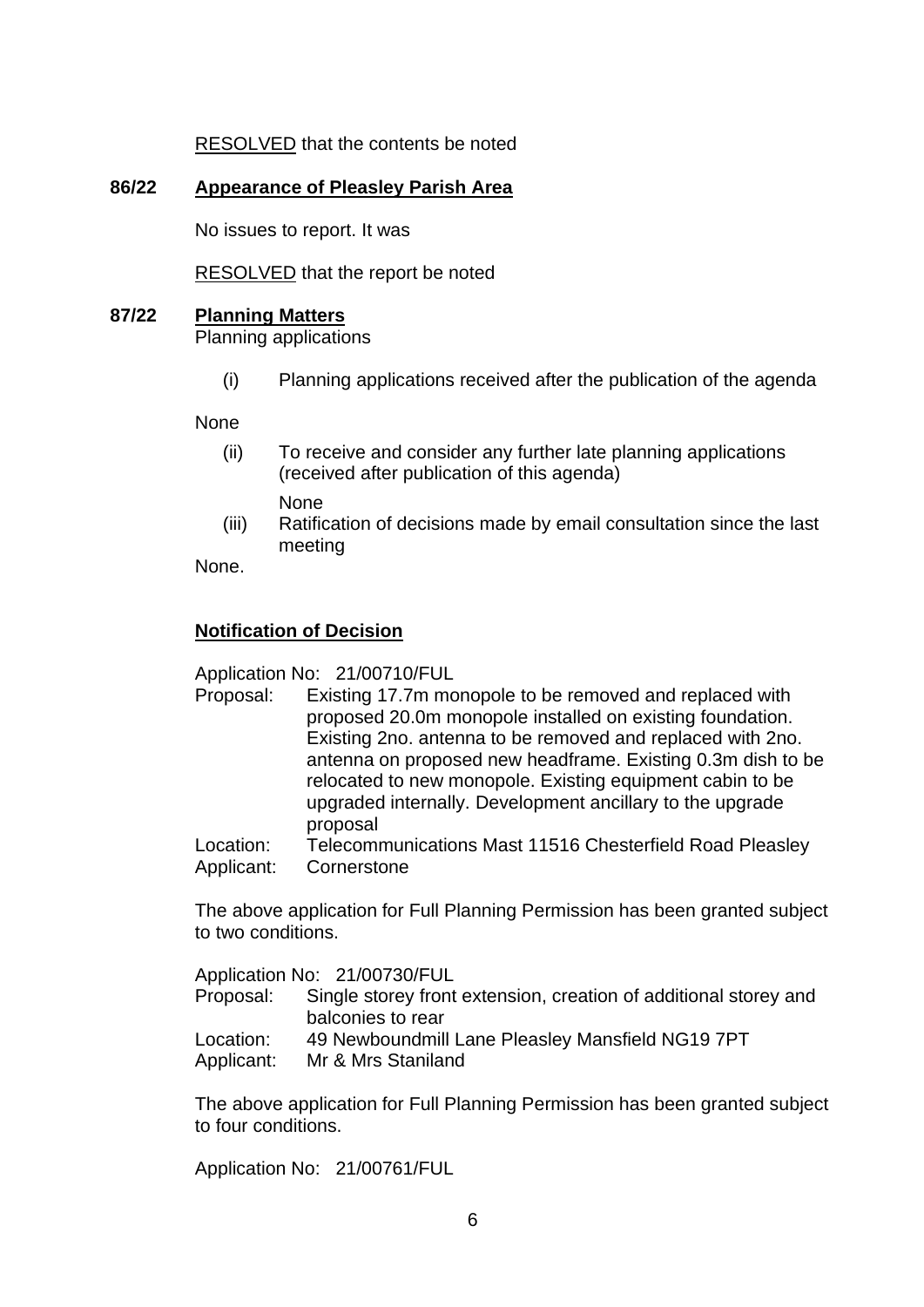Proposal: Erection of one detached dwelling with parking

Location: Bank Villa Pit Lane Pleasley Mansfield<br>Applicant: Mr Steve Bostock

**Mr Steve Bostock** 

The above application for Full Planning Permission has been granted subject to eight conditions.

|           | Application No: 21/00759/FUL                                  |
|-----------|---------------------------------------------------------------|
| Proposal: | Change of Use of land (Agricultural to Equestrian) & Detached |
|           | <b>Stable Building</b>                                        |
| Location: | Land To The North Of Wood Lane And South Of Green Lane        |
|           | Pleasley                                                      |
|           | Applicant: Laura Gibson                                       |

The above application for Full Planning Permission has been granted subject to five conditions.

# **88/22 Accounts**

# **Expenditure**

| <b>Cheque No</b> | <u>To</u>                                           | For                                                                                   | <b>Amount</b> |
|------------------|-----------------------------------------------------|---------------------------------------------------------------------------------------|---------------|
| 0843             | <b>Derbyshire County</b><br>Council                 | Highways call out fee to electrical<br>supply box following Road Traffic<br>Collision | £202.37       |
| 0844             | <b>Robert Acton Product</b><br>Developments         | Bag holders for litter picking                                                        | £42.00        |
| 0845             | C and L Janitorial Ltd                              | Cleaning materials for Verney Institute                                               | £64.73        |
| 0846             | <b>JRB Enterprise Ltd</b>                           | Dog waste and bags                                                                    | £301.20       |
| 0847             | <b>Mitchell Fire Protection</b><br>Ltd              | Test and service fire appliances at The<br>Verney Institute                           | £57.60        |
| 0848             | The Foundry<br><b>Decorative Steel Works</b><br>Ltd | Supply and installation of new<br><b>Cemetery Gates</b>                               | £6892.80      |
| 0849             | <b>Mitchell Fire Protection</b><br>Ltd              | Test and service fire appliances at New<br><b>Houghton Community Centre</b>           | £36.00        |
| 0850             | Live and Local Ltd                                  | Concert fee                                                                           | £350.40       |
| 0851 to<br>0855  | <b>Employees</b>                                    | Wages and expenses                                                                    | £3131.42      |
| 0856             | <b>HMRC</b>                                         | Tax and NIC                                                                           | £220.71       |
| 0857             | <b>Shirebrook Town</b><br>Council                   | Hire of outreach chair aerobics<br>instructor for exercise class (January<br>2022)    | £60.00        |
| 0858             | <b>PPL PRS Ltd</b>                                  | Royalty payment for Live and Local<br>concerts between 16/2/21 and 15/2/22            | £69.61        |
| 0859             | <b>Shelter Maintenance</b><br>Ltd                   | Cleaning of bus shelters (January<br>2022)                                            | £67.18        |
| 0860             | <b>Shelter Maintenance</b><br>Ltd                   | Cleaning of bus shelters (February<br>2022)                                           | £67.18        |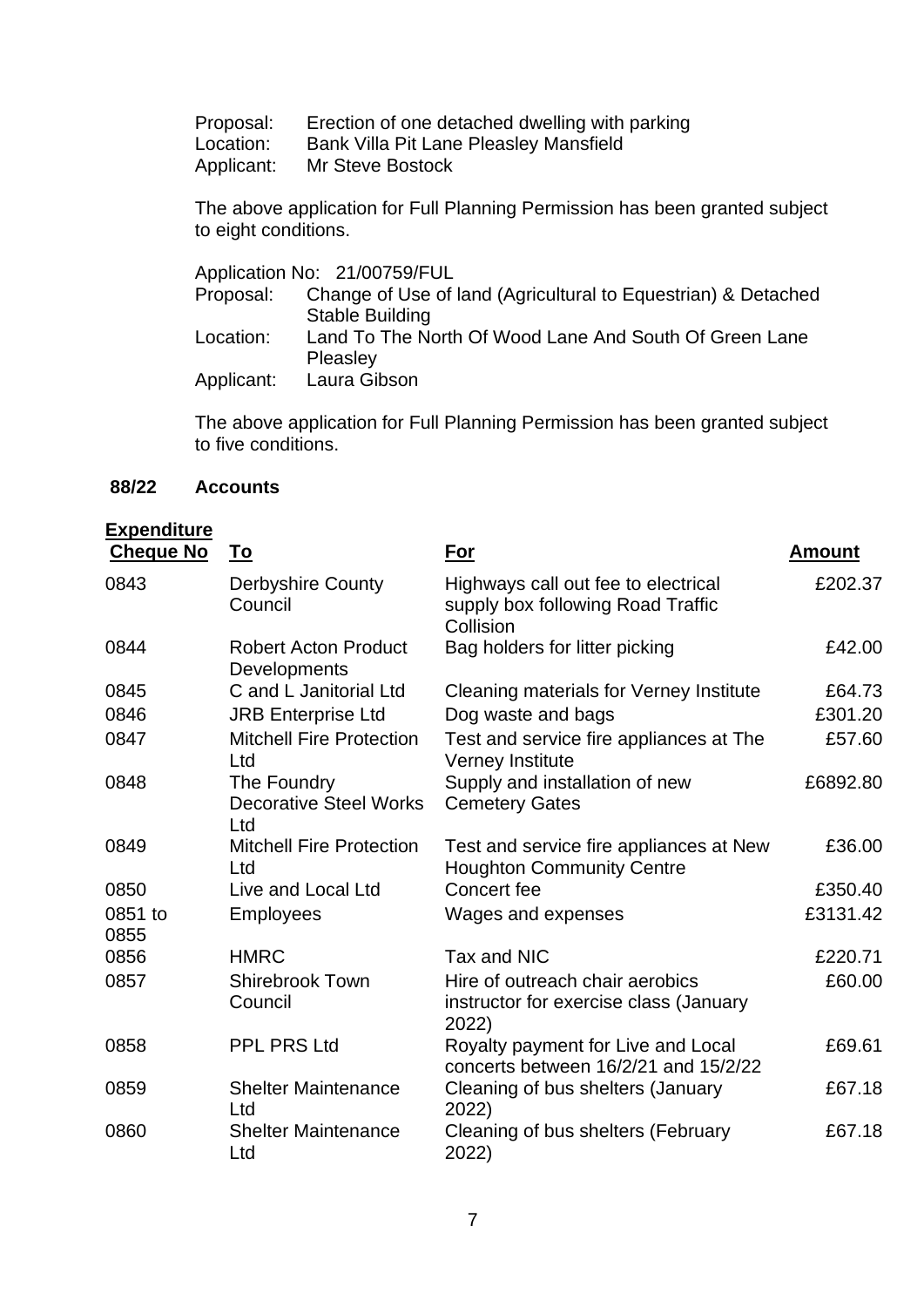| <b>Income</b>   |         |         |  |
|-----------------|---------|---------|--|
| Paid into bank  | 15/2/22 | 4/3/22  |  |
| Verney          | 253.15  | 114.00  |  |
| Cemetery        | 50.00   | 3000.00 |  |
| Live and Local  | 300.00  | 24.00   |  |
| New Houghton CC | 128.00  |         |  |
| Allotments      | 150.00  |         |  |
| Total $(E)$     | 881.15  | 3138.00 |  |

| Total Balance as at 3 February 2022                       | £69,910.42 |
|-----------------------------------------------------------|------------|
| Balance of building society account as at 3 February 2022 | £40.675.82 |
| Balance of bank current account as at 3 February 2022     | £29,234.60 |

### **Part 2-CONFIDENTIAL INFORMATION**

**89/22** Resolve that the public be excluded from the meeting during the discussion of the following item(s) of business to avoid the disclosure to them of confidential information in breach of the obligation of confidence as defined in Section 100a(2) of the Local Government Act 1972

### **90/22 Meden Avenue Allotment Site**

A short discussion was held to consider evidence from a Technical Officer of the Joint Environmental Health Service, Bolsover District and North East Derbyshire District Councils, relating to allegations of a tenant carrying out unauthorised burning on the allotment site. It was

**RESOLVED** that the tenant will receive a final written warning about their conduct; in addition, all Parish Council allotment tenants will be informed that they must give seven days' notice to the Parish Council of any planned burning on the allotment site and that any burning will require Parish Council approval

## **91/22 Grazing Land adjacent to Crompton Street Allotment Site**

The Clerk reported that despite several reminder letters a tenant had failed to pay the annual rent due on 1 January 2022. It was

**RESOLVED** that the tenancy contract would be terminated if the tenant had not paid by 31 March 2022